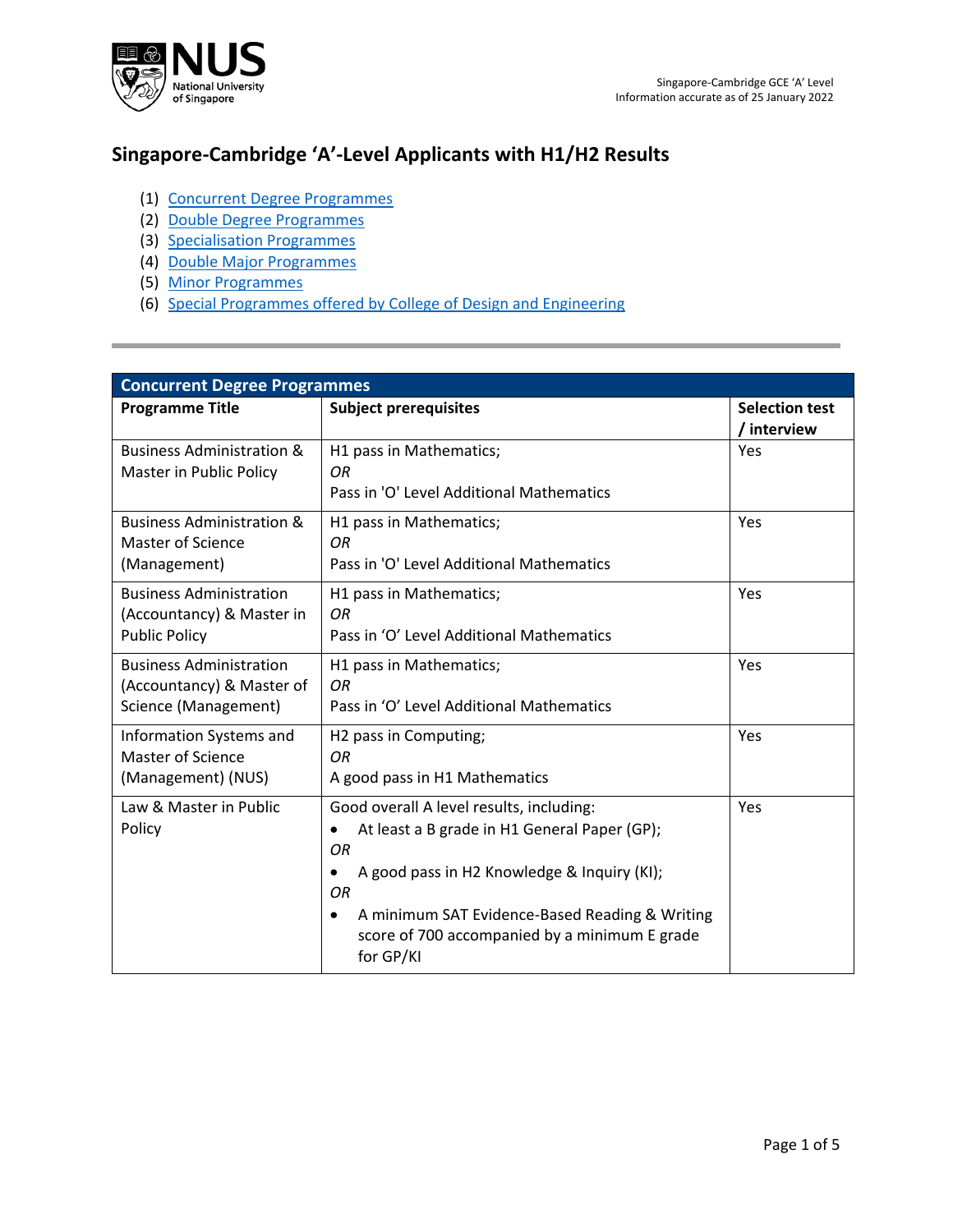

<span id="page-1-0"></span>

| <b>Double Degree Programmes</b>                                                |                                                                                                                                                                                                                                                                                                                                                                                      |                               |  |
|--------------------------------------------------------------------------------|--------------------------------------------------------------------------------------------------------------------------------------------------------------------------------------------------------------------------------------------------------------------------------------------------------------------------------------------------------------------------------------|-------------------------------|--|
| <b>Programme Title</b>                                                         | <b>Subject prerequisites</b>                                                                                                                                                                                                                                                                                                                                                         | Selection test /<br>interview |  |
| <b>Arts &amp; Social Sciences</b><br>(NUS) and Arts (Sciences<br>Po)           | Please read carefully its application procedures,<br>including the application window, at<br>http://www.usp.nus.edu.sg/nus-sciencespo/apply/.                                                                                                                                                                                                                                        | Yes                           |  |
| <b>Business Administration &amp;</b><br><b>Communications and New</b><br>Media | Minimum prevailing admission criteria of both courses                                                                                                                                                                                                                                                                                                                                | No                            |  |
| <b>Business Administration</b><br>and Computer Science<br>courses              | H2 pass in Computing, Mathematics or Further<br>Mathematics or Physics;<br><b>OR</b><br>A good pass in H1 Mathematics                                                                                                                                                                                                                                                                | <b>No</b>                     |  |
| <b>Business Administration</b><br>and Information Systems                      | H2 pass in Computing;<br><b>OR</b><br>A good pass in H1 Mathematics                                                                                                                                                                                                                                                                                                                  | <b>No</b>                     |  |
| <b>Business Administration</b><br>and Law                                      | H1 pass in Mathematics;<br><b>OR</b><br>Pass in 'O' Level Additional Mathematics;<br>AND<br>Good overall 'A' Level results, including:<br>At least a B grade in H1 General Paper (GP);<br><b>OR</b><br>A good pass in H2 Knowledge & Inquiry (KI);<br>٠<br><b>OR</b><br>A minimum SAT Evidence-Based Reading & Writing<br>score of 700 accompanied by a minimum E grade<br>for GP/KI | Yes                           |  |
| <b>Business Administration</b><br>and Business Analytics                       | H2 pass in Mathematics or Further Mathematics                                                                                                                                                                                                                                                                                                                                        | No                            |  |
| <b>Business Analytics and</b><br>Economics                                     | H2 pass in Mathematics or Further Mathematics                                                                                                                                                                                                                                                                                                                                        | No                            |  |
| Computer Engineering and<br><b>Business Administration</b>                     | H2 pass in Mathematics or Further Mathematics and<br>either Physics, Computing or Chemistry                                                                                                                                                                                                                                                                                          | No                            |  |
| Computer Engineering and<br>Economics                                          | H2 pass in Mathematics or Further Mathematics and<br>either Physics, Computing or Chemistry                                                                                                                                                                                                                                                                                          | <b>No</b>                     |  |
| <b>Economics and Business</b><br>Administration                                | Minimum prevailing admission criteria of both courses                                                                                                                                                                                                                                                                                                                                | No                            |  |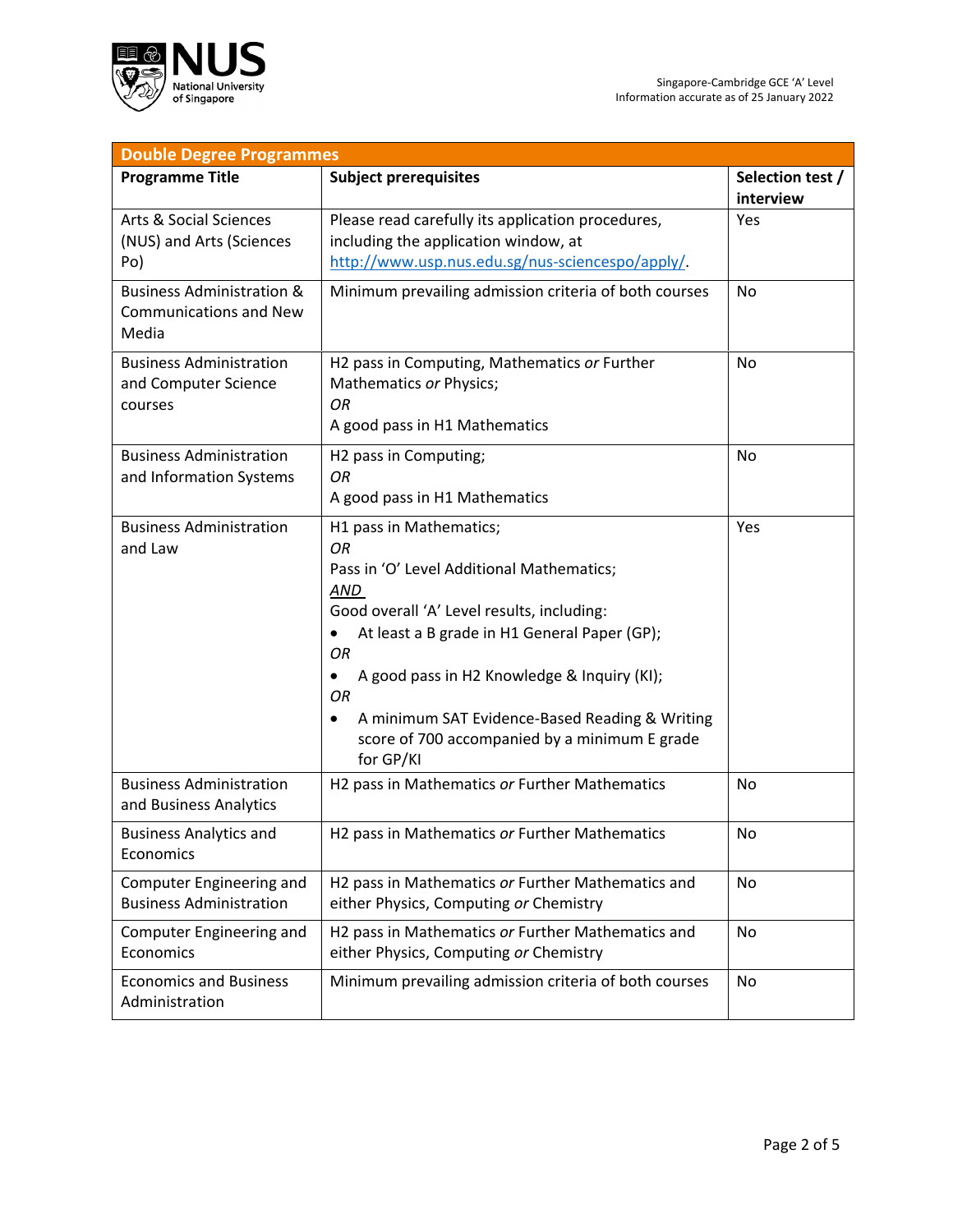

| <b>Double Degree Programmes</b>                   |                                                                       |                  |  |
|---------------------------------------------------|-----------------------------------------------------------------------|------------------|--|
| <b>Programme Title</b>                            | <b>Subject prerequisites</b>                                          | Selection test / |  |
|                                                   |                                                                       | interview        |  |
| <b>Economics and Law</b>                          | H <sub>2</sub> pass in Mathematics;                                   | Yes              |  |
|                                                   | AND                                                                   |                  |  |
|                                                   | Good overall 'A' Level results, including:                            |                  |  |
|                                                   | At least a B grade in H1 General Paper (GP);                          |                  |  |
|                                                   | OR                                                                    |                  |  |
|                                                   | A good pass in H2 Knowledge & Inquiry (KI);<br>OR                     |                  |  |
|                                                   | A minimum SAT Evidence-Based Reading & Writing                        |                  |  |
|                                                   | score of 700 accompanied by a minimum E grade for<br>GP/KI            |                  |  |
| <b>Engineering and Business</b><br>Administration | H2 pass in Mathematics or Further Mathematics                         | No               |  |
| <b>Engineering and Economics</b>                  | H2 pass in Mathematics or Further Mathematics                         | <b>No</b>        |  |
| Information Systems and                           | H2 pass in Computing;                                                 | No               |  |
| Economics                                         | OR.                                                                   |                  |  |
|                                                   | A good pass in H1 Mathematics                                         |                  |  |
| Mathematics and                                   | An A grade in H2 Mathematics or Further Mathematics;                  | No               |  |
| <b>Computer Science</b>                           | AND                                                                   |                  |  |
|                                                   | A good grade in H2 Computing, Physics, Chemistry or<br><b>Biology</b> |                  |  |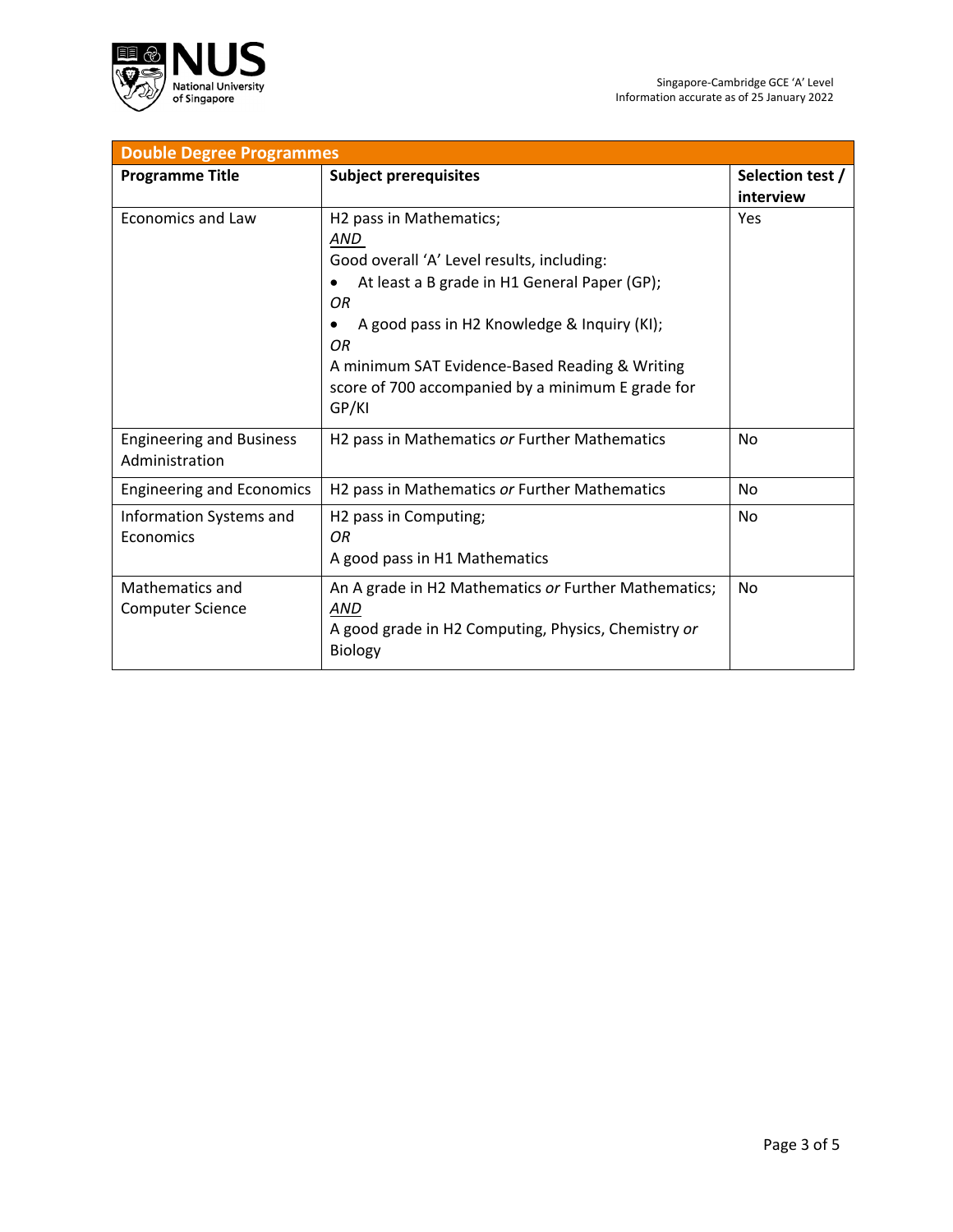

<span id="page-3-0"></span>

| <b>Specialisation Programmes</b>                                                               |                                                                                                                                                                                                                                                            |                               |  |  |
|------------------------------------------------------------------------------------------------|------------------------------------------------------------------------------------------------------------------------------------------------------------------------------------------------------------------------------------------------------------|-------------------------------|--|--|
| <b>Programme Title</b>                                                                         | <b>Subject prerequisites</b>                                                                                                                                                                                                                               | Selection test /<br>interview |  |  |
| <b>Biomedical Engineering</b><br>(Robotics Specialisation)                                     | H2 pass in Mathematics or Further Mathematics                                                                                                                                                                                                              | <b>No</b>                     |  |  |
| <b>Civil Engineering</b><br>(Digitalization in Urban<br>Infrastructure Specialisation)         | H2 pass in Mathematics or Further Mathematics                                                                                                                                                                                                              | <b>No</b>                     |  |  |
| <b>Computer Engineering</b><br>(Internet of Things<br>Specialisation)                          | H2 pass in Mathematics or Further Mathematics and<br>either Physics, Computing or Chemistry<br>Students without H1 or H2 Physics need to have an<br>'O' Level pass in Physics or its equivalent and would<br>be required to take Physics bridging modules. | <b>No</b>                     |  |  |
| <b>Computer Engineering</b><br>(Robotics Specialisation)                                       | H2 pass in Mathematics or Further Mathematics and<br>either Physics, Computing or Chemistry<br>Students without H1 or H2 Physics need to have an<br>'O' Level pass in Physics or its equivalent and would<br>be required to take Physics bridging modules. | No                            |  |  |
| <b>Electrical Engineering</b><br>(Internet of Things<br>Specialisation)                        | H2 pass in Mathematics or Further Mathematics                                                                                                                                                                                                              | No                            |  |  |
| <b>Electrical Engineering</b><br>(Robotics Specialisation)                                     | H2 pass in Mathematics or Further Mathematics                                                                                                                                                                                                              | <b>No</b>                     |  |  |
| <b>Environmental Engineering</b><br>(Digitalization in Urban<br>Infrastructure Specialisation) | H2 pass in Mathematics or Further Mathematics                                                                                                                                                                                                              | No                            |  |  |
| <b>Mechanical Engineering</b><br>(Aeronautical Engineering<br>Specialisation)                  | H2 pass in Mathematics or Further Mathematics                                                                                                                                                                                                              | <b>No</b>                     |  |  |
| <b>Mechanical Engineering</b><br>(Robotics Specialisation)                                     | H2 pass in Mathematics or Further Mathematics                                                                                                                                                                                                              | No                            |  |  |